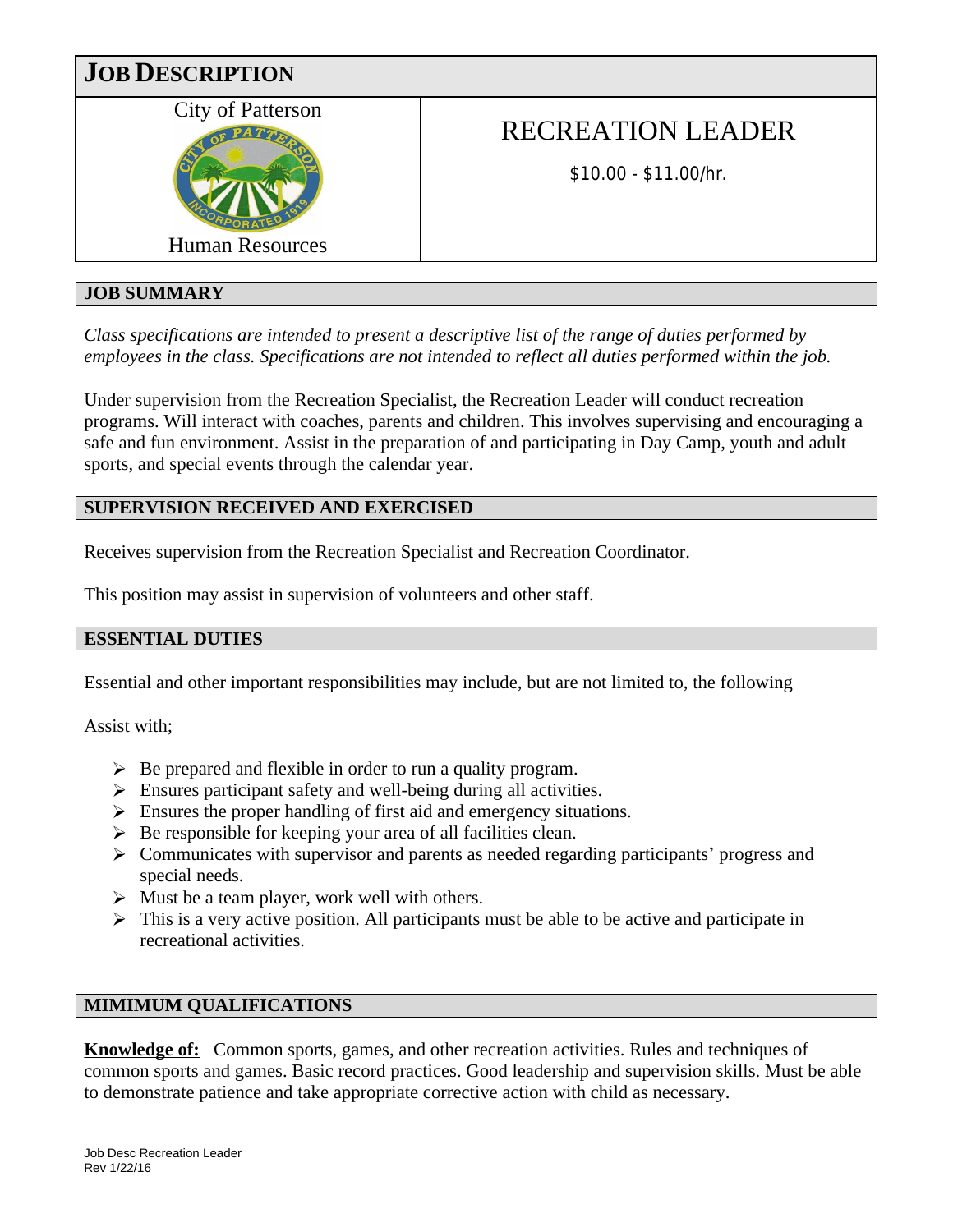**Ability to:** Understand and carry out oral and written directions. Communicate and interact effectively with parents, co-workers, the public and young children and demonstrated interest in youth activities. Plan, organize, and deliver program elements. Make sound independent judgments within specific program or activity guidelines and practices.

## **EXPERIENCE AND CERTIFICATION(S)**

Any combination of experience and training what would likely provide the required knowledge and abilities is qualifying. A typical way to obtain the knowledge and abilities would be:

**Experience:** One year of recreation or related experience relevant to the area of assignment. Bilingual (Spanish/English) preferred.

#### **License or Certificate:**

- $\triangleright$  Completion of First Aid
- $\triangleright$  CPR certification

## **PHYSICAL REQUIREMENTS**

Must possess mobility to work in a standard office setting and to use standard office equipment, including a computer, and to attend meetings at various sites within and away from the City, and have availability to work off-hours shifts or events as required; strength to lift and carry materials weighing to 40 pounds; mobility to lead groups in recreational activities involving physical exertion; ability to work outdoors in a variety of weather and temperature conditions; vision to read printed materials and a computer screen; and hearing and speech to communicate in person and over the telephone.

## **NECESSARY SPECIAL REQUIREMENTS**

- $\triangleright$  Must be 18 years of age or older.
- $\triangleright$  Must posses a valid class C driver's license.
- $\triangleright$  Must successfully pass a pre-employment medical examination, including a drug screen, fingerprint, background check, and reference check.
- $\triangleright$  Must be able to provide proof of U.S. citizenship or legal right to work in the United States.